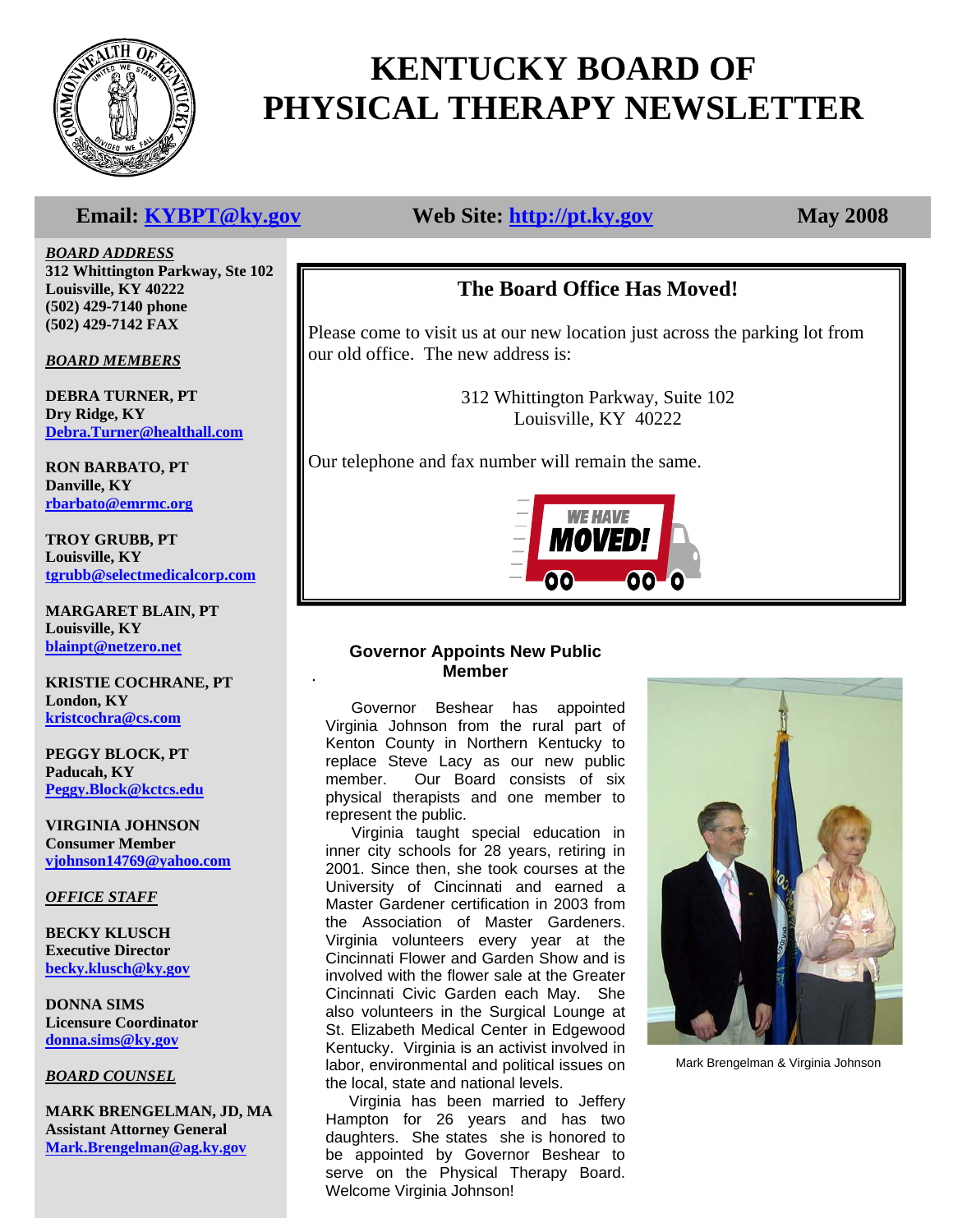### **Disciplinary Actions September 2007 – May 2008**

 The following is a summary of disciplinary actions taken by the Board since the last Newsletter was published. It is intended as a summary for informational purposes only. All information is believed to be accurate. However, complete terms of each disciplinary action are contained in the Board's records. Monetary amounts paid to the Board may reflect the investigative costs and not necessarily the scope and severity of the violation(s).

### **Disciplinary Actions September 2007 – May 2008**

### **Carah Dawe Cahill, PT-004937 Date: 9/5/2007**

**Alleged Violations:** KRS 327.070(1)(a) and (g) and (2)(k) for violating KRS 327.020(1) and (3). **Reinstatement of Certificate and Settlement Agreement:** Admits to violating KRS 327.020(1) and (3) and KRS 327.070(1)(a) and (g). Previously expired license was reinstated by the Board and disciplined by a \$500.00 fine for each violation (\$1,000.00) and a \$500.00 administrative cost (\$1,500.00 total)*.* 

### **Anna Lori Stevens, PTA-A01626 Date: 11/15/2007**

**Alleged Violation:** KRS 327.070(2)(a)

**Order and Notice of Immediate, Temporary Suspension of Certificate** to practice as a Physical Therapist Assistant issued by the Board; **Final Order of Permanent Suspension.** 

### **Matthew Thomas Jones, PT-002851 Date: 5/15/2008**

**Alleged Violations:** KRS 327.070(2)(k), 201 KAR 22:053 § 2(2)(a), § 2(5), § 4(3)(f), §5(2), §5(3), § 5(4)(a) and  $(b)(1-4)$ .

**Final Action:** Admits to violating KRS 327.070(2)(k) by violating 201 KAR 22:053 § 5(4)(a) and (b)(1-4) by failing to be responsible for the physical therapy record of the patient, to consist of a discharge summary and 201 KAR 22:053 § 5(3) by failing to be responsible for the physical therapy record of the patient, to consist of a reassessment.Reprimand. 1 year probation with quarterly monitoring with costs, \$500.00 fine for each violation, and \$500.00 administrative costs administrative costs (total: \$1,500.00).

### **Lawrence Tatem, PT-004681 Date: 5/15/2008**

**Alleged Violations:** KRS 327.070(2)(g)

**Final Action:** Admits to violating KRS 327.070(2)(g) by making any other false statement to the Board. \$1,500.00 fine, \$500.00 administrative costs and appear personally before the Board.

### **Continued Competency Audit**

The following violated KRS  $327.070(2)(g)$  by failing to obey an administrative regulation 201 KAR 22:045 "Continued Competency Requirements and Procedures." Continued Competencies deficiencies were disciplined by the Board with a cost of \$250.00 plus a fine of \$20.00 per hour of deficiency for Physical Therapy Assistants and \$30.00 per hour of deficiency for Physical Therapists. Settlement Agreement for each of the following:

Colby M. Allen, PT-004774 Thomas Patrick Billingsley, PT-004756 Dwight Allan Boles, PT-003699 Brittanie Brown, A02236 Kenneth William Chatman, PT-003622 Donna S. Cola, A01949 Rebecca Copass, A00350 Kevin C. Covington, PT-002424 Jacqueline M. Cox, A00747 Rodolfo Tom Dorantes, A02228 Cheryl Durant, PT-004680

Kevin Fitzgerald, PT-005042 Kerry M. Fox, PT-001899 Jon-Mark French, A01127 Nicole L. Fry, PT-004231 Donna Harris, A02016 Casie Hendon, PT-004868 Michelle Boeglin Hoffman, A02193 Robert Nathan Holm, A00663 Robert Lee Hoster, A01076 Rebecca L. Huber, PT-004916 Kathy R. Huffine, A00117

Regina Diana Hughes, PT-001929 Lawrence Humphrey, PT-003035 Angela Jeffries, A01839 Melissa Johnson, PT-004684 Angela J. Kelly, A01085 Joey Leigh Kelso, A01616 Rey Adonis Lao, PT-003679 Janelle Marsh, PT-004905 Thomas McGinnis, A00482 Michael McGuirk, A01462 Angela Sue Meek, A01615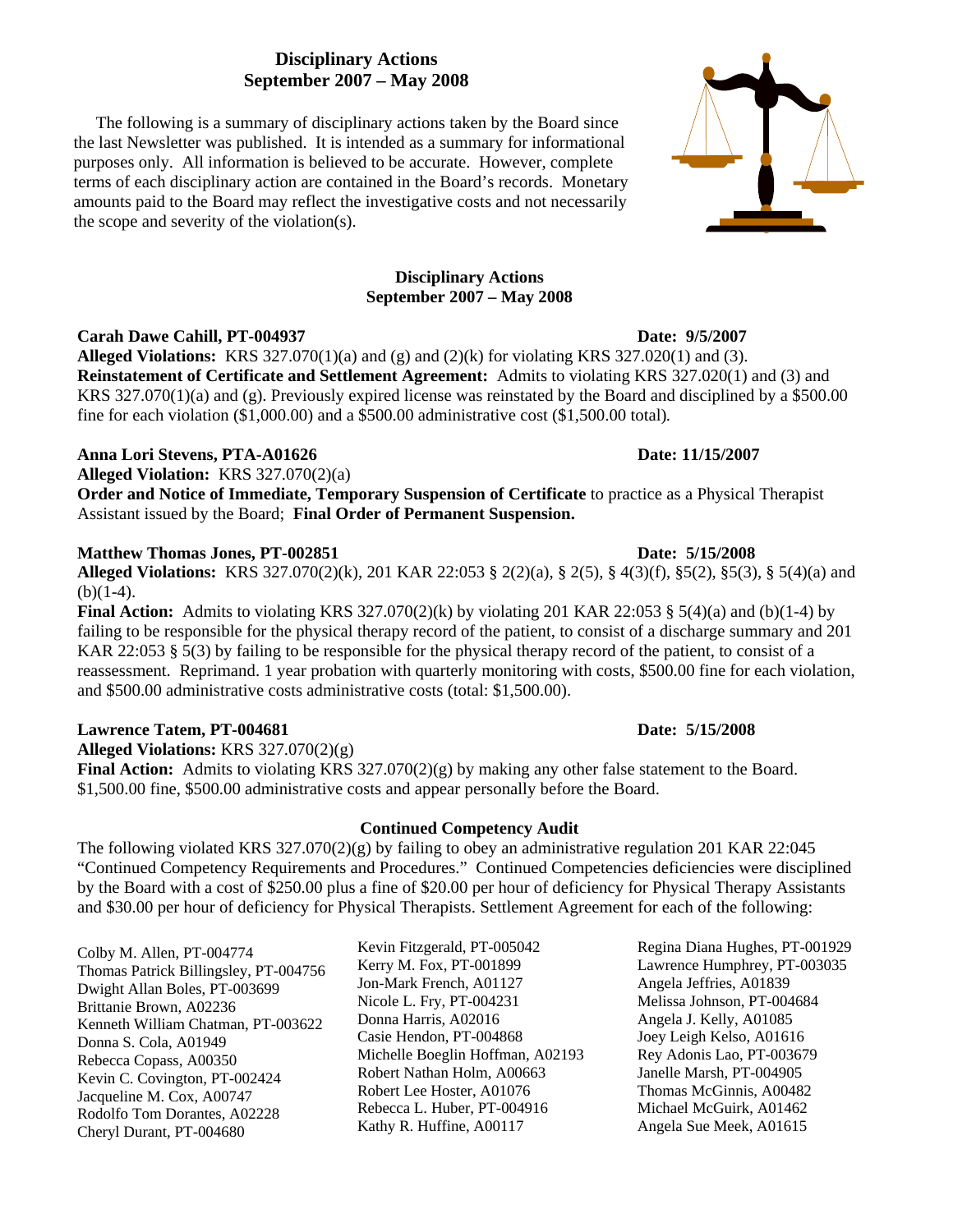Patrick A. Meeker, PT-003533 Judith W. Meyer, PT-001111 Laura Miller, PT-005054 James T. Mills, PT-002543 Gina Cecilia Morris, PT-005025 Karen Motimaya, PT-004922 Richard Mulcahey, PT-001191 Hilbert Tracy Potter, PT-004263 Shanna Ramey, A01101 Laura Reagan, PT-004608 Tracey L. Reinecke, PT-004051 Brenda Robertson, PT-002193 Margaret S. Schulte, PT-000703 Walter Brent Stephens, A01534 LaDonna Carol Umstead, A00649 Melissa Veneracion, PT-003911

Barry D. Walker, A00589 Ahmed Yousef, PT-001343 Jason Zeitz, PT-004951 Tanna Marie Zimmerman, A01638

The following violated KRS  $327.070(2)(g)$  by failing to obey an administrative regulation 201 KAR 22:045 "Continued Competency Requirements and Procedures." A Settlement Agreement with Voluntary Surrender of License as if Revoked was agreed upon by the following:

Stephanie A. Anderson, A-01381 Helen Livingston, PT-004694 Kenneth Rutherford, A01815

The following violated KRS  $327.070(2)(g)$  by failing to obey an administrative regulation 201 KAR 22:045 "Continued Competency Requirements and Procedures." Final Order of Default: Certificate is Revoked. Erika Black, A01855

### **Cease & Desist Orders September, 2007 through May 2008**

**The following is a list of violations of KRS 327.020(3)** "*It shall be unlawful for any person, or for any business entity, its employees, agents, or representatives to use in connection with his or its name or business activity the words "physical therapy," "physical therapist," "physiotherapy," "physiotherapist," "registered physical therapist," the letters "P.T.," "L.P.T." or any other words, letters, abbreviations or insignia indicating or implying directly or indirectly that physical therapy is provided or supplied or to bill for physical therapy unless such physical therapy is provided by or under the supervision of a physical therapist licensed and practicing in accordance with this chapter."* 

Jason Freeman Moss, D.C., Occupational Kinetics, Louisville, stating "NBCE board certified physiotherapist" under Professional Experience in resume for Occupational Kinetics.

Jennifer Morse, Bluegrass Equine Physical Therapy, LLC, Midway, advertising on website in connection with business activities.

- Suzanne Neukam, D.C., Chiropractic Pain & Injury Center, Lexington, advertising "physical therapy" through an advertising link on an internet page.
- Nicole Sullivan, D.C., Capitol Chiropractic & Injury Center, Frankfort, advertising "physical therapy" through an advertising link on an internet page.
- Sheldon Sharp, D.C., Active Body Chiropractic and Injury Center, Richmond, advertising "physical therapy" through an advertising link on an internet page.
- Dennis Short, D.C., Danville Family Chiropractic, Danville, advertising "physical therapy" through an advertising link on an internet page.

Patrick Perschke, D.C., Adonai Chiropractic, Hopkinsville, advertising "physical therapy" in the Chamber Connection.

Rick Rowe, MD, Frankfort, advertising under the heading "Physical Therapy" in a local school advertisement.

Jennifer Morse, Bluegrass Equine Physical Therapy, LLC, Midway, advertising on website in connection with business activities.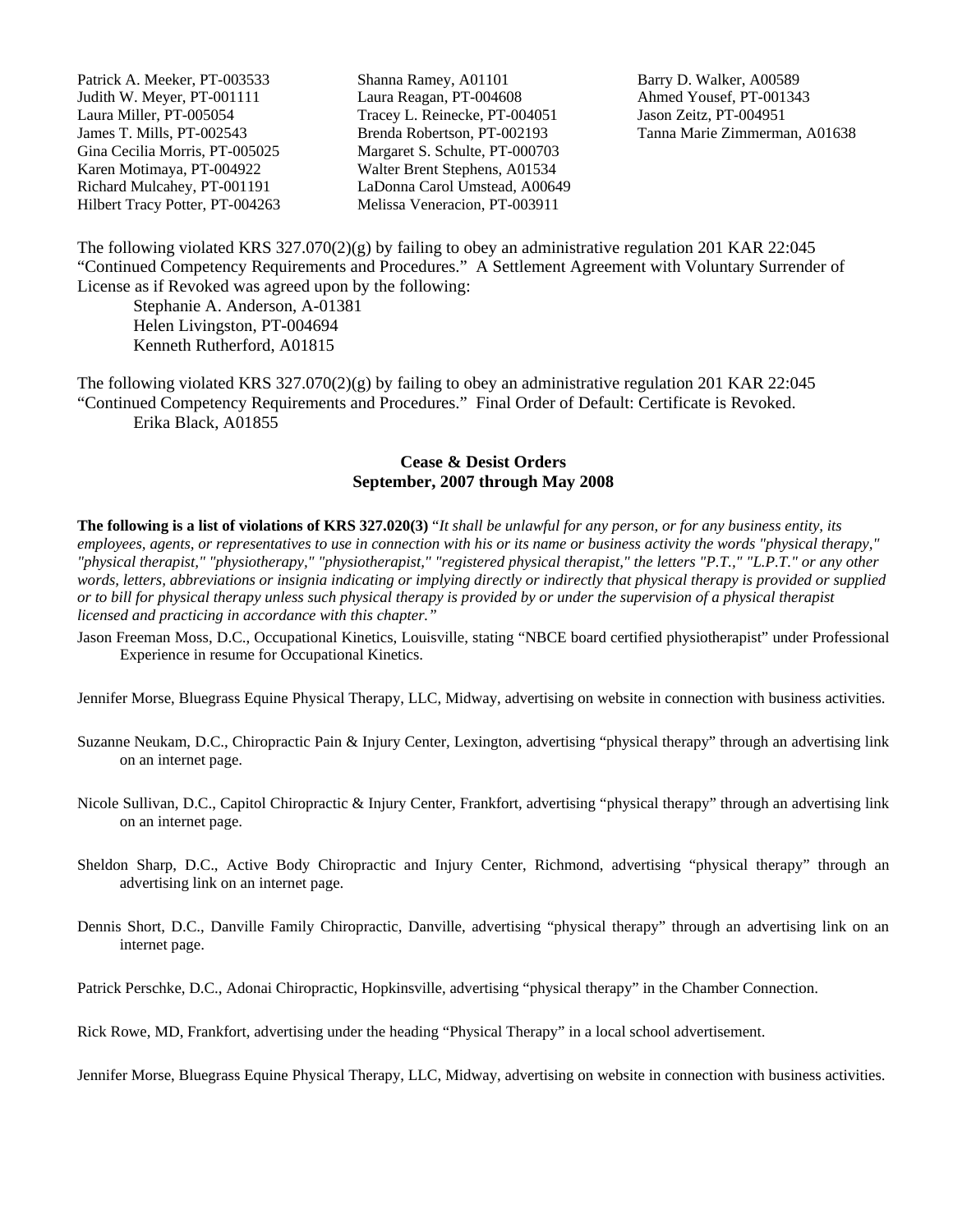### **New Medicare Reassessment Policy vs. Kentucky Physical Therapy Reassessment Law**

In light of the recent Centers for Medicare and Medicaid (CMS) transmittal extending reassessment/recertification of outpatient Medicare patients to 90 days instead of the previous 30 day requirement, there has been much confusion regarding how this change in Medicare affects patients in Kentucky.

The current law regarding reassessments for outpatients in Kentucky has not changed. It remains that all patients shall be reassessed every 30 days, except where noted below. Despite the change in Medicare policy, existing Kentucky law remains unaffected by this.

The current law reads as follows: 201 KAR 22:053 Section 4 states:

- *(i) Reassessing inpatients in either a hospital or comprehensive rehabilitation facility every fourteen (14) days;*
- *(j) Reassessing every ninety (90) days, with the physical therapist assistant present, patients in:* 
	- *1. A facility defined in 902 KAR 20:086 as an intermediate care facility (ICF) for the mentally retarded (MR) and developmentally disabled (DD); or*
	- *2. A school system. A forty-five (45) day grace period shall be allowed upon transfer from another school district or from the start of the school year. During this grace period treatment may continue based upon the previous reassessment or initial evaluation;*
- *(k) Reassessing each patient not otherwise noted every thirty (30) days following the initial evaluation or subsequent reassessment;*

Historically, the Kentucky Board of Physical Therapy has held that requiring the current reassessment schedule for all patients is in the best interest of the public and has no plans to change existing law regarding reassessments.

Below are highlighted sections of existing law pertaining to physical therapy documentation and standards of physical therapist assistant practice regarding physical therapy reassessments in Kentucky.

### *Section 5. Standards for Documentation. The physical therapist is responsible for the physical therapy record of a patient.*

*(3) Reassessment, which is written or typed, signed and dated by a physical therapist. This reassessment shall be in compliance with Section 4(3)(i) through (l) of this administrative regulation:* 

*(a) If the physical therapist is treating the patient, these reports may be incorporated into the progress notes.* 

*(b) If a physical therapist assistant or supportive personnel are treating the patient, the report shall be a separate entry into the record.* 

*(c) A reassessment shall include directly observed objective, subjective, and medical data necessary for the revision or reaffirmation of the plan of care and measurable goals.* 

*Section 3. Standards of Practice for the Physical Therapist Assistant. When engaged in the practice of physical therapy the physical therapist assistant shall:* 

 *(1) Provide services only under the supervision and direction of a physical therapist;* 

 *(2) Refuse to carry out procedures that he believes are not in the best interest of the patient or that he is not competent to provide by training or skill level;* 

 *(3) Initiate treatment only after evaluation by the physical therapist;* 

 *(4) Upon direction from the physical therapist, gather data relating to the patient's disability, but not determine the significance of the data as it pertains to the development of the plan of care;* 

 *(5) Refer to the physical therapist inquiries that require an interpretation of patient information related to rehabilitation potential;* 

 *(6) Comply with the plan of supervision established by the physical therapist;* 

 *(7) Communicate with the physical therapist any change or lack of change which occurs in the patient's condition which may indicate the need for reassessment; and* 

 *(8) Discontinue physical therapy services if reassessments are not done in compliance with Section 4(3)(i)-(l) of this administrative regulation, and communicate to the appropriate parties.*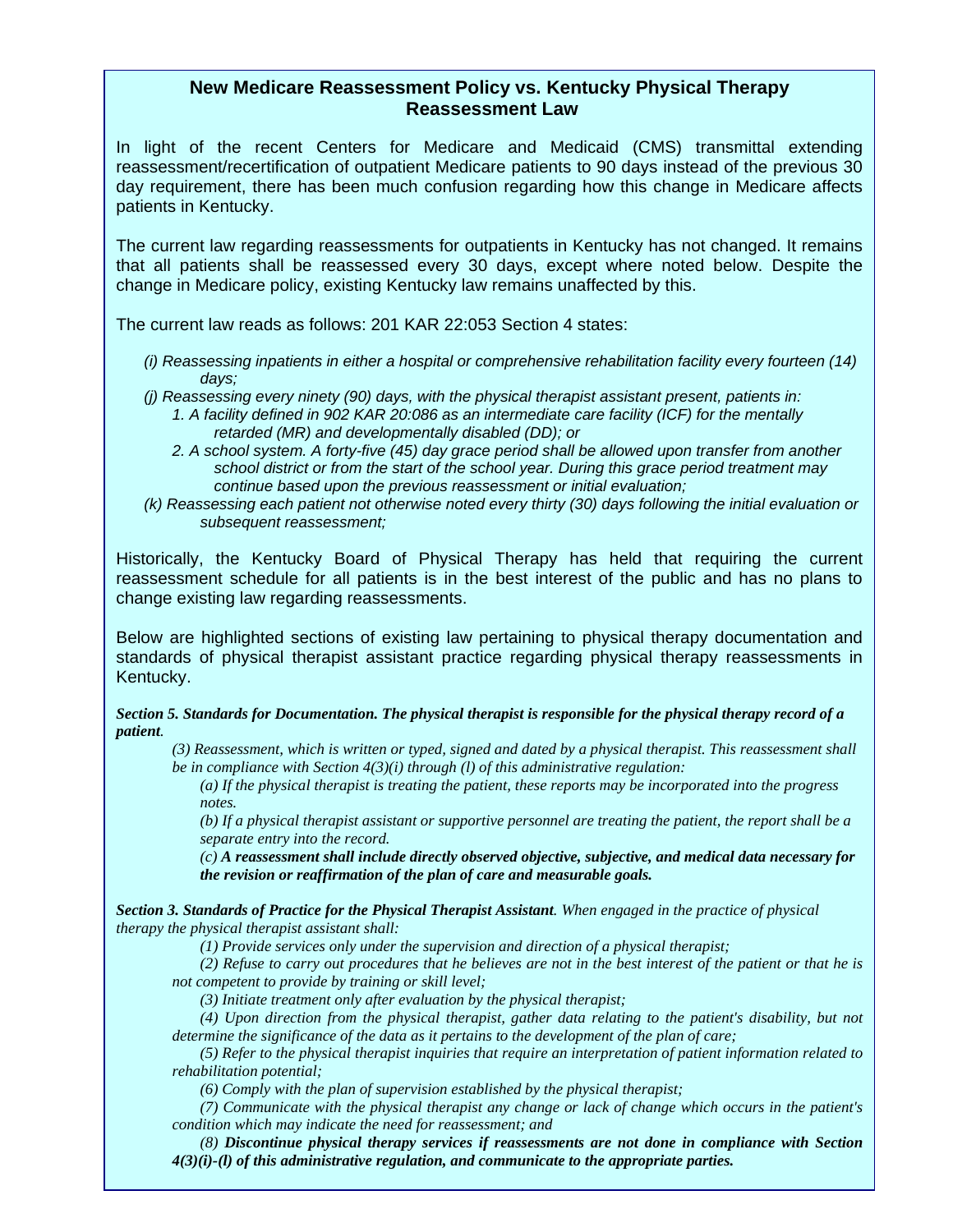### **Continued Competency Reminder**

All licensees, including new graduates, must take the required online Jurisprudence Examination which will count for two (2) contact hours, as part of the continued competency renewal requirement. Physical Therapists need a total of 30 hours and Physical Therapist Assistants need a total of 20 hours. Contact hours must have been earned from April 1, 2007 through March 31, 2009. In addition to the JE, the breakdown of hours is listed below:

- 1. **Physical Therapists** An additional 28 contact hours of continuing education.
	- A. Category 1 at least 18 contact hours required; however, all 28 hours may be earned in Category 1.
	- B. Category 2 no more than 10 contact hours; none is required in Category 2.
- 2. **Physical Therapist Assistants** An additional 18 contact hours of continuing education.
	- A. Category 1 at least 10 contact hours required; all 18 hours may be earned in Category 1.
	- B. Category 2 no more than 8 contact hours; none is required in Category 2.
- 3. **2007 and 2008 Graduates**: New graduates have met the continuing competency hours from their educational credit hours. You are still required to take the Jurisprudence Exam.
- 4. **201 KAR 22:045 §2(2)(a):** *Completion of courses, seminars, workshops, symposia, or home study courses consisting of at least three (3) contact hours that have been approved by board, the board's designee, APTA or its components, or any other physical therapy licensing agency.*.

### *Jurisprudence Exam Required for All Licensees*

The new Jurisprudence Exam (JE) is available now on our website at http://pt.ky.gov There is no cost for the exam and it can be taken at any time. Again, completion of the Jurisprudence Exam will be required for license renewal by 3/31/2009, and will count for 2 contact hours toward your continued competency requirement. **All licensees are required to complete the JE.**  Currently, less than 200 licensees have completed the JE requirement. If you are unsure whether you have taken the new JE, go to our website and open the JE. Once you enter your name and credential number, you will get a page that says "Congratulations…you may download your certificate." What are you waiting for? It's there and it's free!!!

### **Restricted Agency Funds**

We wanted to take a moment to thank those of you who responded to our recent email and contacted your legislators in Frankfort to object to the General Assembly transferring \$281,000 of our agency funds to the General Fund. As most of you probably know by now, we did not get the result we had hoped for.

We understand that our legislators had to make difficult decisions in these tight financial times. Our Board will continue to be fiscally responsible and fulfill our responsibility to protecting the public the best we can.

Again, we thank all of you who responded to support your Board's efforts in retaining our agency funds.

For those of you who did not receive our "Legislative Alert" email: we do not have your email address or we have your wrong email address. If you will email your address to the Board office at KYBPT@ky.gov, we can update our records. These email addresses are for internal purposes only, we will not sell or give this information out to the public.

### *State Board of Physical Therapy v. Dubin Orthopaedic Centre*

The Kentucky Supreme Court is expected to rule later this year in an appeal against the Kentucky Board of Physical Therapy regarding the term protection prohibitions in KRS 327.020. On April 16, 2008, the Kentucky Supreme Court granted a Motion for Discretionary Review filed by Dubin Orthopaedic Centre, P.S.C., which lost a unanimous decision by the Court of Appeals in favor of the Board. Although the Supreme Court accepted the case, which is a discretionary decision, the Supreme Court also ordered that no oral argument will be held, and that the matter will be submitted for a decision on the briefs (written arguments) filed only. See Commonwealth of Kentucky, State Board of Physical Therapy v. Dubin Orthopaedic Centre, Inc., Kentucky Court of Appeals No. 2006-CA-001173-MR.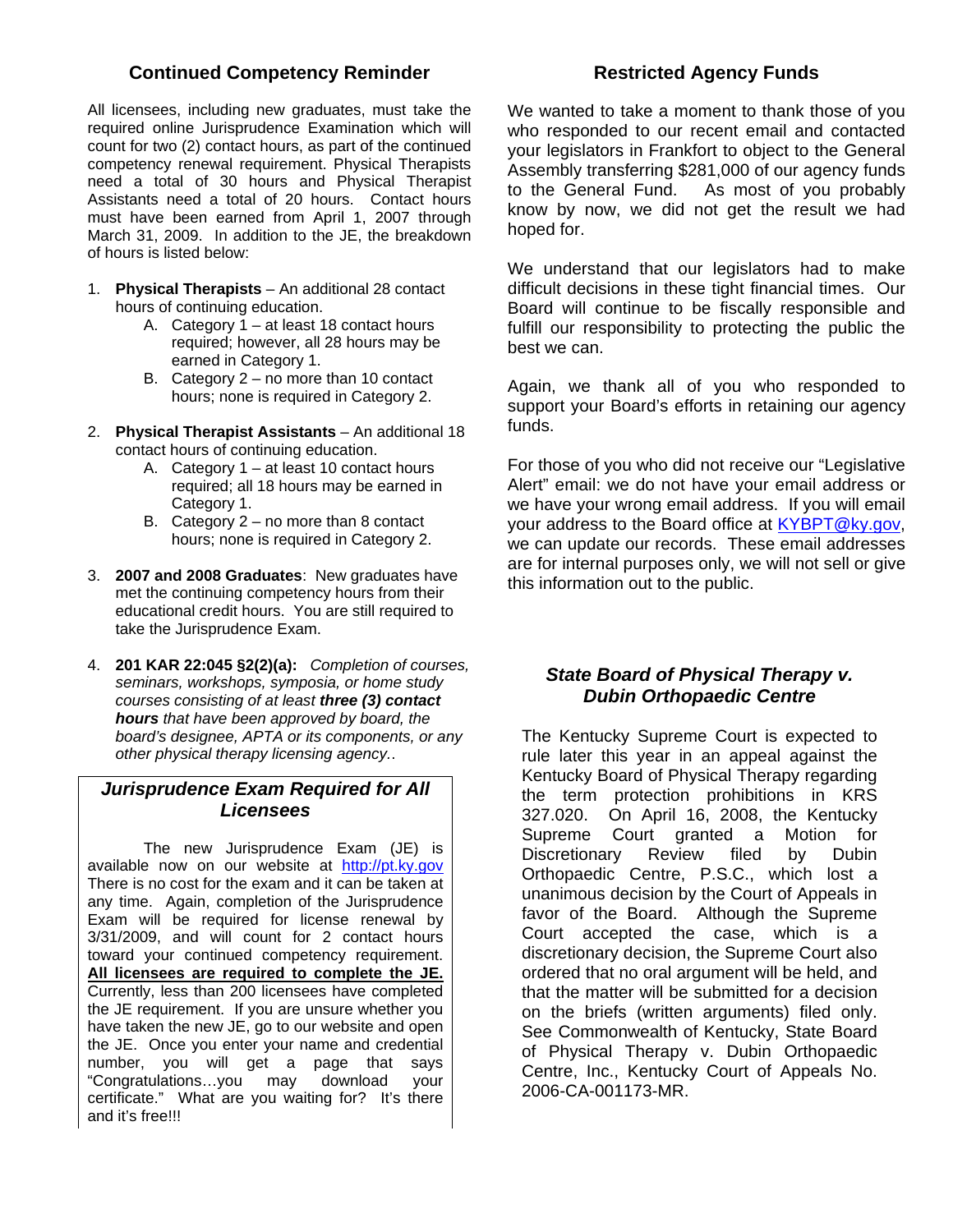### **Intervention: Breaking the Cycle of Dependency**

 treatment. The disease I am referring to is addiction. Nationwide, 1 drugs, or prescription drugs. If left untreated, both disease states Diabetes is a chronic disease that affects 7% of people nationally and, as health care professionals, we have been trained very well on how to manage this disease state. Conversely, there is another disease state that affects 10% of the population, yet as a whole, we as health care professionals know very little about its in 10 people suffer from some type of addiction, be it alcohol, illegal can be equally harmful to a patient or even fatal, resulting either as a direct cause or a secondary effect from the disease. Yet, we are trained very well on how to treat the diabetic patient and very little on the addicted one. So, why the disparity in the way we look at these diseases? Possibly the stigma of addiction, or the fact we have far fewer "tools in the bag" when it comes to treating the disease. Both patient groups, diabetics and addicts, suffer from an incurable disease and both deserve our help as health care professionals.

Health care professionals are often confronted by addicts or drug seekers, and have an excellent opportunity to make an impact. One of the difficulties we face is distinguishing between those patients who have a dependency problem and those with an addiction problem. If a patient is suspected, KASPER is an invaluable tool when screening for prescription drug-related problems. Another useful tool when assessing a patient is the CAGE questions, as follows:

> -Have you ever felt the need to **C**ut down on your use of prescription drugs?

> -Have you ever felt **A**nnoyed by remarks your friends or loved ones made about your use of prescription drugs?

> -Have you ever felt **G**uilty or remorseful about your use of prescription drugs?

> -Have you **E**ver used prescription drugs as a way to "get going" or to "calm down?"

Two affirmative answers to the above questions may indicate a possible drug addiction, while a single affirmative answer warrants further investigation. Also watch for potential warning signs, ask frequency and dosage questions, and use clinical judgment.

Once you have determined a person is dependent or an addict, it is your responsibility to attempt to help the patient. You can help the patient determine the appropriate actions, advise them on the risks of not taking action, and advise them how to go about those actions. Patients should also be referred to a substance abuse specialist or treatment facility; however one must be careful when recommending treatment facilities. It would be beneficial to educate the patient and the patient's family and/or significant other(s) on the nature of addiction, the effectiveness of treatment, and the prospects for recovery. There are some organizations that claim to cure addiction, and while this is the hope for the future, there is no proven cure to date. The addicted individual will need to continue to work in a program of recovery with a strong support system.

For more information contact Brian Fingerson, RPh @ KYPRN@insightbb.com or 502-749-8385.

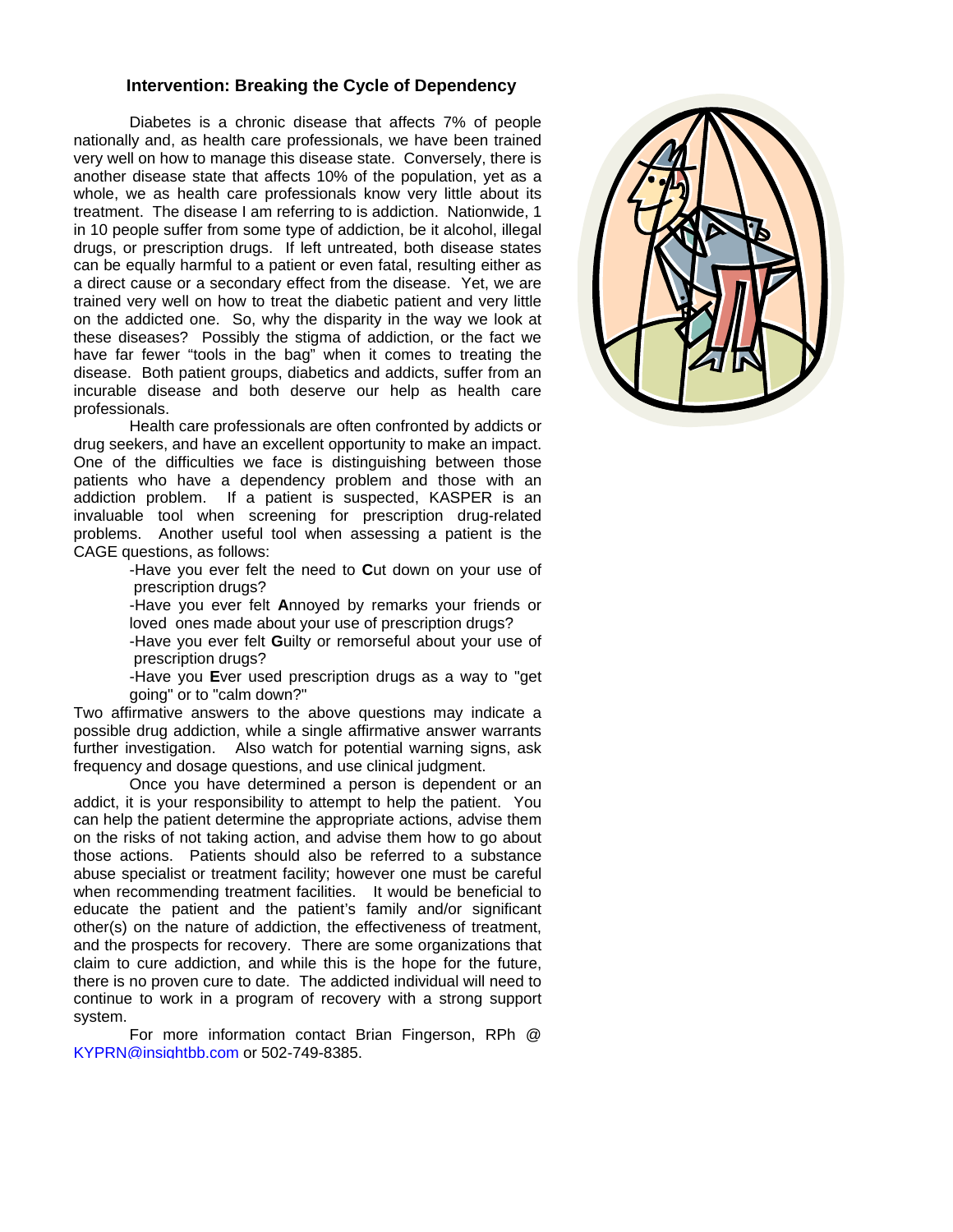### **Address and Name Changes**

You are required by law to notify the Board office within 30 days of change, of a new home address, or physical therapy worksite change. Please provide your name, your license number, and the full address, including county and telephone number. For your worksite, provide the facility name, full address, including county and phone number, and also let us know if you are working Full or Part –time. PTA's must provide their PT Supervisor's name and license number as well.

This information may be emailed to  $KYBPT@ky.gov$ , or faxed to (502) 429-7142 or mailed to our office. Make note of our new address: KY Board of Physical Therapy, 312 Whittington Parkway, Suite 102, Louisville, KY 40222.

If you have a name change, submit the legal document verifying the change. We will change your records in-house, but if you want a new wallet card or wall certificate, the fees are \$10 for wallet cards and \$20 for wall certificates. A form to submit change of address is on back page of this newsletter.

## **KRS 327 Revisions**

The Kentucky Board of Physical Therapy (KBPT), along with the support of the Kentucky Physical Therapy Association (KPTA), has created a draft proposal for language changes to KRS Chapter 327 that can be viewed at http://pt.ky.gov. KRS Chapter 327 is the current law that governs the practice of physical therapy in the state of Kentucky. The proposed statutory changes improves the organization and clarity of the language contained therein.

### **Why is it necessary to make statutory changes to KRS Chapter 327?**

- To heighten uniformity among other states by adopting the Physical Therapy Model Practice Act.
- To strengthen clarity of enforcing and defending the practice of physical therapy.
- To improve the enforcement of the term and title action protections of KRS 327.020(3).
- To increase the mobility of licensed physical therapists between other jurisdictions.
- To broaden the mandatory reporting requirements regarding KRS 327 violations.
- To update the current requirement standards for the credentialing of foreign educated physical therapists and physical therapist assistants.

 With any proposed legislative change comes the need to communicate intent and motivation to those who are affected by this process. The Board concludes that it is very important to establish a dialogue with you to prevent any misunderstanding and to clarify proposed language changes in a manner that leaves no misinterpretation.

 Please take this opportunity to review the changes and watch for scheduled meetings across the State of Kentucky on the Board's website at http://pt.ky.gov.